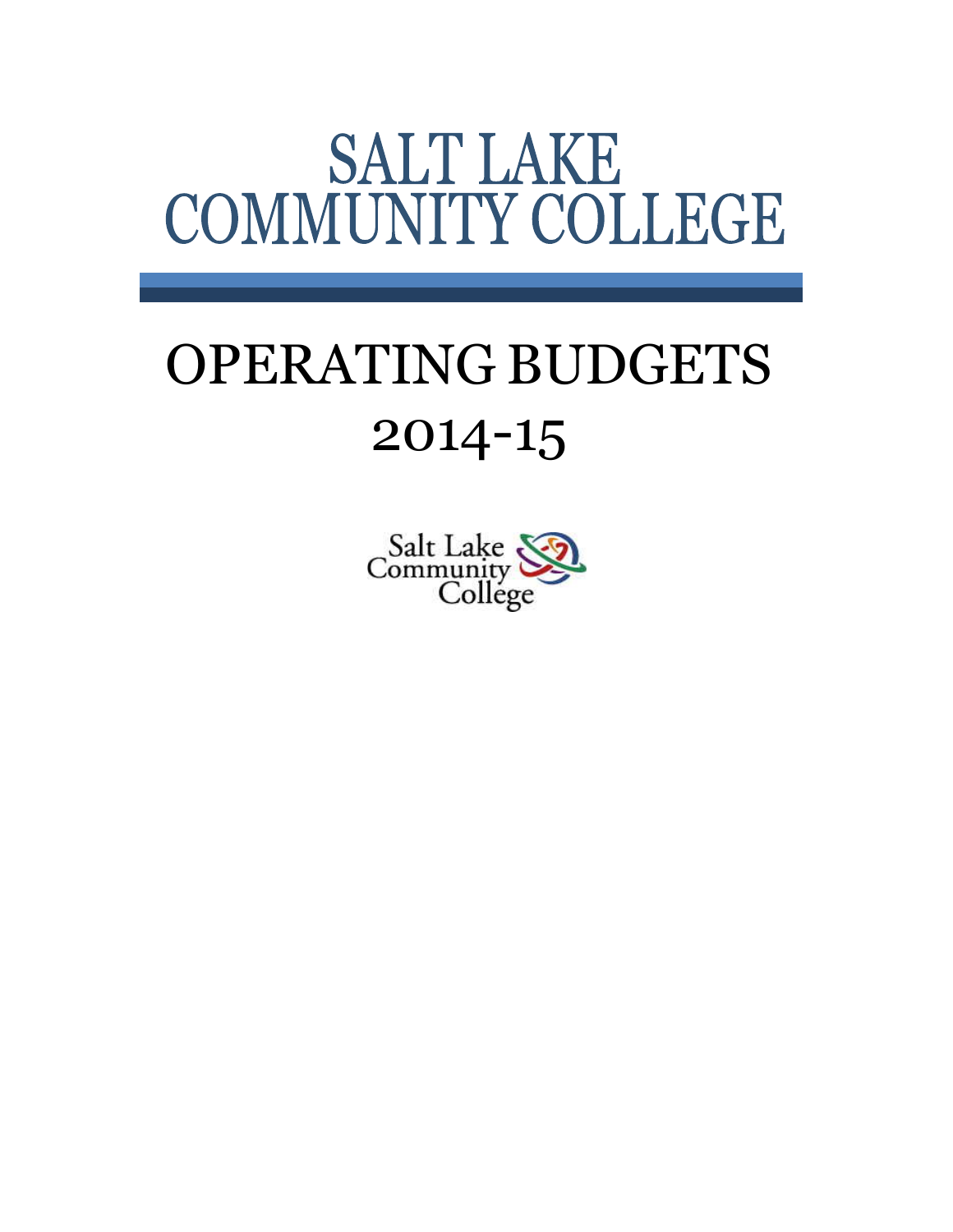### Salt Lake Community College Operating Budget Report



**Higher Education**  *2015 Appropriated Ongoing Tax Funds Budget* 



## **Salt Lake Community College**

*2015 Estimated Total Operating Budget* 



#### **Five Major Budget Classifications:**

Ø General Operating Budget *Primary budget for college; supports salaries, benefits, supplies; funded thru tax funds and tuition revenues*

#### $\triangleright$  Capital Budget

*One-time funds used to support new buildings and remodels – cannot be used for salaries or ongoing operating expenses*

#### Ø Auxiliary Budget

*Student Center, Food Service and Bookstore activities – intended to be fully self-support*

#### $\triangleright$  Restricted Budget

*Funded by external groups via grants and contracts for specific projects and programs*

#### $\triangleright$  Designated Budget

*Generally funded thru student fees and intended to be self-support programs. Parking Services is an example of a designated budget*

#### **Salt Lake Community College**

*History of Appropriated State Tax Funds* 



**Total: \$234,309,200**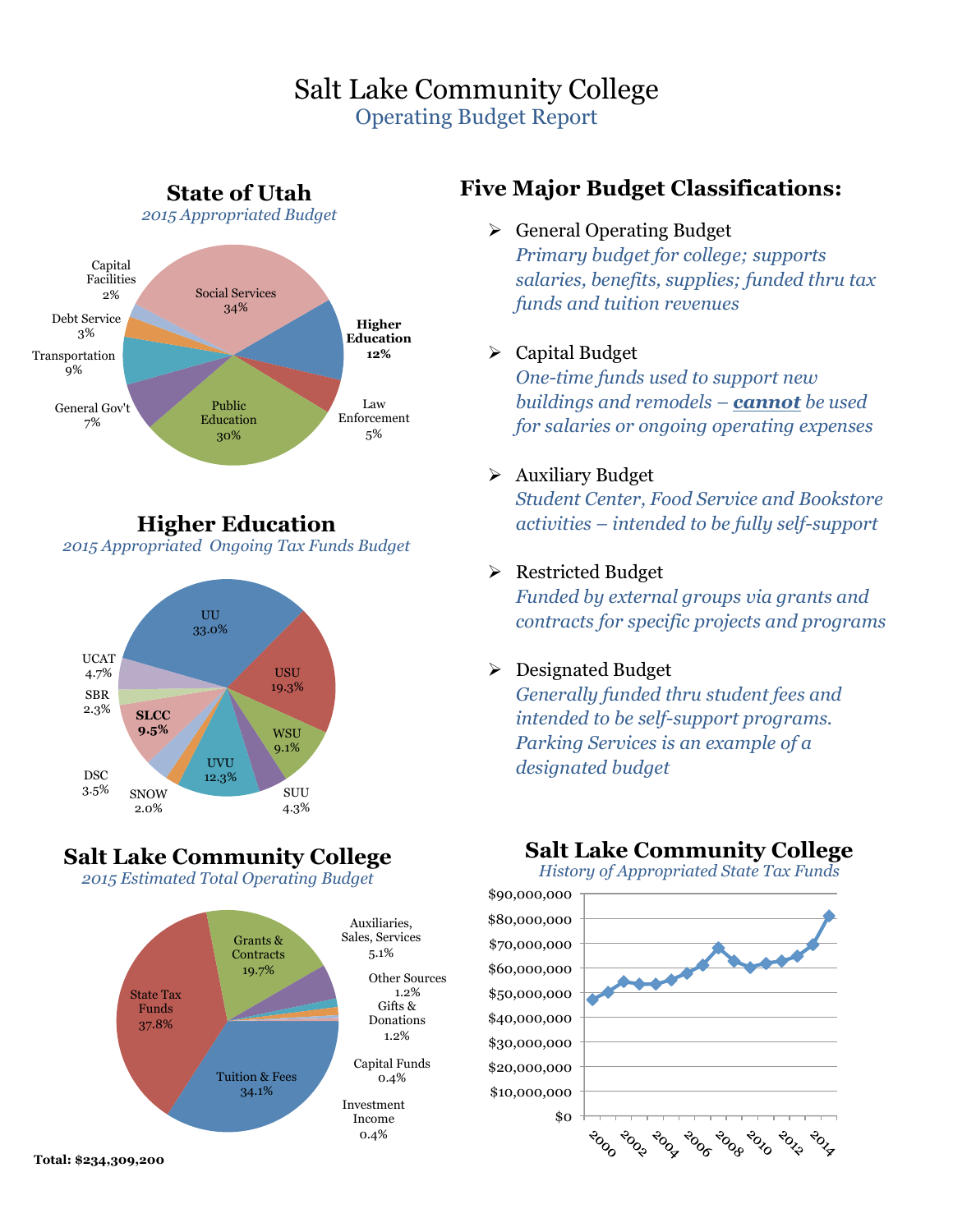FY 2015 Operating Budget (All Funds)



\*Other Sources include: Indirect, Athletics, Continuing Ed, Designated Fees, Union Pacific O&M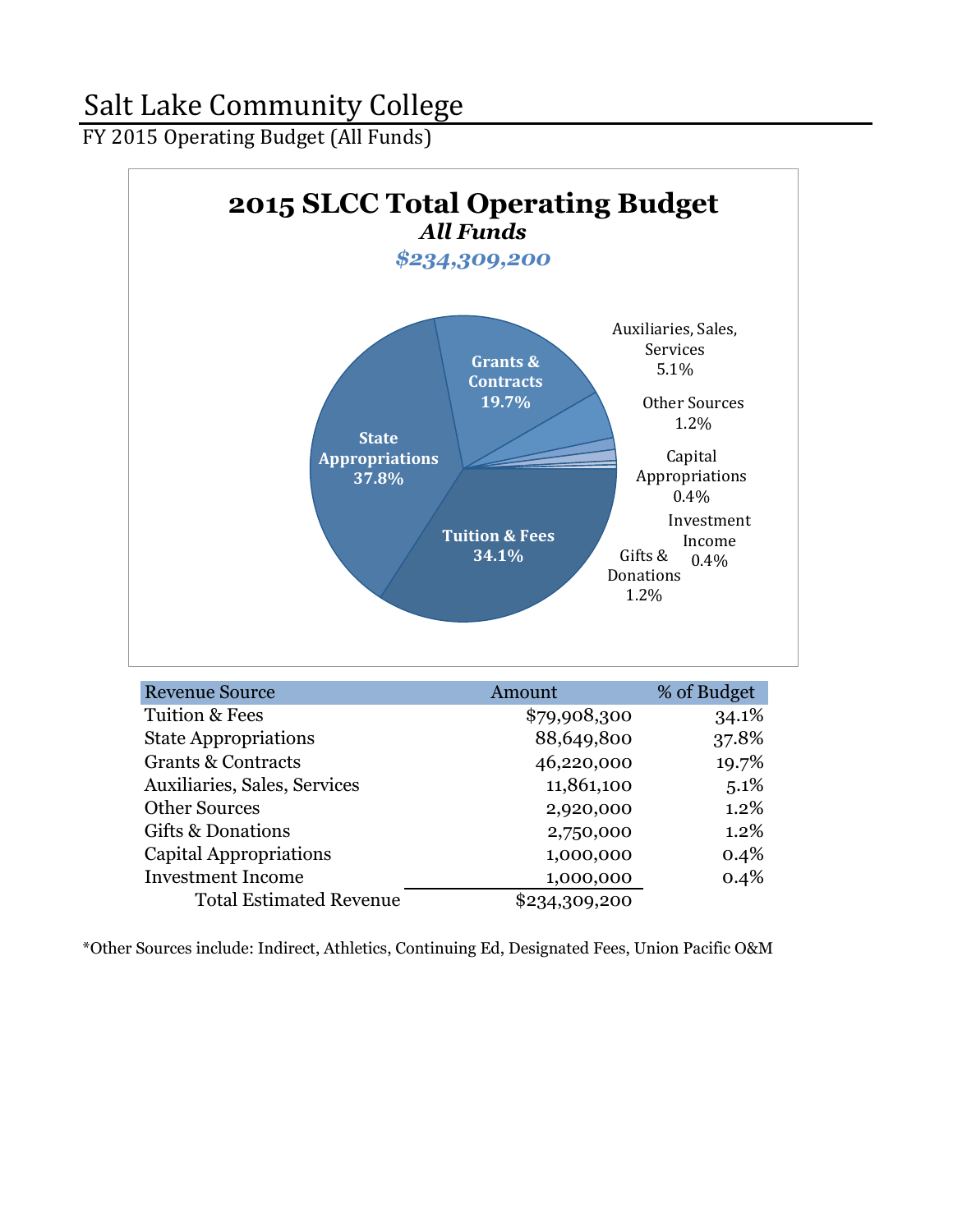FY 2015 Appropriated Operating Base Budget



|                                   | <b>Education &amp; General</b> | <b>School of Applied Technology</b> | <b>Educationally Disadvantaged</b> | <b>Total Appropriated Budget</b> |
|-----------------------------------|--------------------------------|-------------------------------------|------------------------------------|----------------------------------|
| Revenues:                         |                                |                                     |                                    |                                  |
| Tuition & Fees                    | \$58,645,500                   | \$1,113,800                         | \$0                                | \$59,759,300                     |
| Sales & Services                  | 30,000                         |                                     |                                    | 30,000                           |
| Other Sources                     | 200,000                        |                                     |                                    | 200,000                          |
| State General Fund                | 10,098,100                     | 4,140,200                           | 178,400                            | 14,416,700                       |
| <b>State Education Fund</b>       | 71,094,400                     | 1,938,700                           |                                    | 73,033,100                       |
| <b>Total Revenues</b>             | \$140,068,000                  | \$7,192,700                         | \$178,400                          | \$147,439,100                    |
| Expenditures:                     |                                |                                     |                                    |                                  |
| Salaries                          | 53,535,577                     | 3,123,576                           |                                    | 56,659,153                       |
| Wage Related Faculty              | 15,014,185                     | 1,245,161                           |                                    | 16,259,346                       |
| Wage Payroll                      | 7,679,652                      | 346,529                             |                                    | 8,026,181                        |
| <b>Total Salaries &amp; Wages</b> | \$76,229,414                   | \$4,715,266                         | \$0                                | \$80,944,680                     |
| <b>Employee Benefits</b>          | 30,858,490                     | 1,725,594                           | $\Omega$                           | 32,584,084                       |
| <b>Total Personnel Services</b>   | \$107,087,904                  | \$6,440,860                         | \$0                                | \$113,528,764                    |
| Travel                            | 471,142                        | 7,050                               |                                    | 478,192                          |
| Current Expense <sup>(1)</sup>    | 22,545,694                     | 554,190                             | 178,400                            | 23,278,284                       |
| Fuel & Power                      | 3,520,544                      | 90,600                              |                                    | 3,611,144                        |
| Equipment                         | 6,442,716                      | 100,000                             |                                    | 6,542,716                        |
| <b>Total Expenditures</b>         | \$140,068,000                  | \$7,192,700                         | \$178,400                          | \$147,439,100                    |

| <b>By Function:</b>          | <b>Budgeted Amount</b> | $\frac{0}{0}$ | <b>Average Salary and Wage Increases:</b> | E&G   |
|------------------------------|------------------------|---------------|-------------------------------------------|-------|
| Instruction                  | \$71,705,728           | 48.6%         | Faculty                                   | 4.31% |
| Academic Support             | 10,452,407             | 7.1%          | Executives                                | 3.99% |
| <b>Student Services</b>      | 14.107.839             | $9.6\%$       | Staff                                     | 3.78% |
| <b>Institutional Support</b> | 28,638,582             | 19.4%         | <b>Hourly Teaching</b>                    | 4.50% |
| Facilities                   | 21,585,675             | 14.6%         | Hourly Non-Teaching                       | 2.00% |
| Public Service               | 155,869                | $0.1\%$       | <b>Institution Average</b>                | 3.91% |
| Scholarships                 | 793.000                | $0.5\%$       |                                           |       |
| <b>Total Dollars</b>         | \$147,439,100          |               |                                           |       |

| racuity                    | 4.31'                            |  |
|----------------------------|----------------------------------|--|
| Executives                 | 3.99                             |  |
| Staff                      | $3.78$ <sup><math>(</math></sup> |  |
| <b>Hourly Teaching</b>     | 4.50 <sup>0</sup>                |  |
| Hourly Non-Teaching        | 2.00 <sup>0</sup>                |  |
| <b>Institution Average</b> | $3.91$ <sup><math>(</math></sup> |  |
|                            |                                  |  |

*1. Current Expense Includes: computer-related purchases and services, leases and rentals, contracts, service and repairs, insurance, supplies, minor equipment and scholarships, etc.*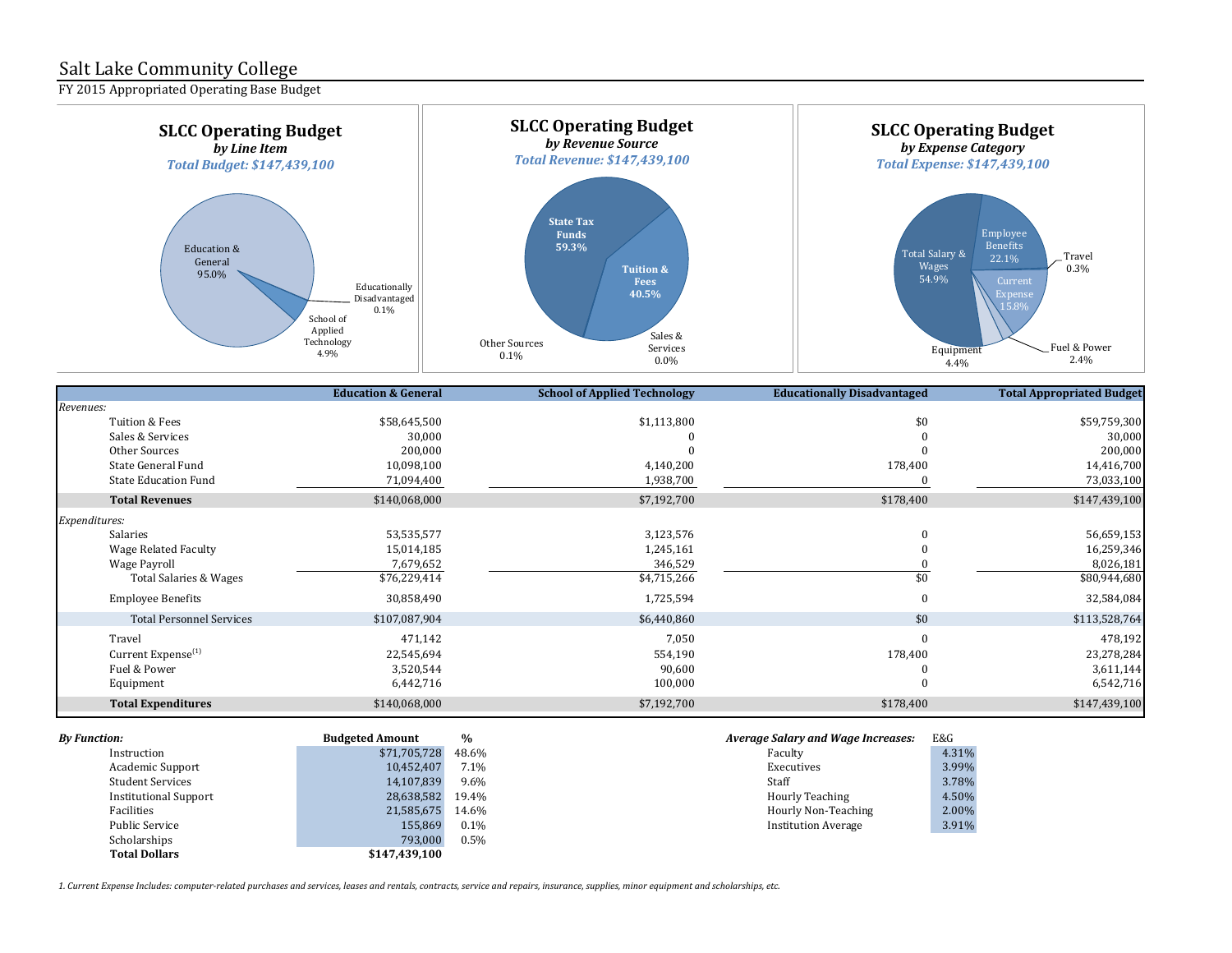*Review of Benefits as a Percentage of Total Compensation and Salaries & Wages*

|                                          | <b>Utah Public Education Agencies</b> |                          |              |  | <b>National: Service Providing Industry</b> |                                  |  |
|------------------------------------------|---------------------------------------|--------------------------|--------------|--|---------------------------------------------|----------------------------------|--|
|                                          |                                       |                          |              |  | All Service                                 |                                  |  |
|                                          | <b>SLCC</b>                           | USHE Institution Average | Public Ed    |  | Workers                                     | Jr. Colleges, Colleges & Univers |  |
|                                          | FY 15 Budget                          | $FY$ 15 Budget $*$       | FY 13 Actual |  | March 2014                                  | March 2014                       |  |
| Salaries & Wages % of Total Compensation | 71.30%                                | 72.44%                   | 68.73%       |  | 70.80%                                      | 71                               |  |
| Benefits % of Total Compensation         | 28.70%                                | 27.56%                   | $31.27\%$    |  | 29.20%                                      | 28                               |  |
|                                          |                                       |                          |              |  |                                             |                                  |  |
| Benefits % of Salaries & Wages           | 40.25%                                | 38.05%                   | 45.50%       |  | 41.20%                                      | 40                               |  |

| <b>National: Service Providing Industry</b> |                                       |  |  |  |  |  |  |
|---------------------------------------------|---------------------------------------|--|--|--|--|--|--|
| All Service                                 |                                       |  |  |  |  |  |  |
| Workers                                     | Jr. Colleges, Colleges & Universities |  |  |  |  |  |  |
| <b>March 2014</b>                           | <b>March 2014</b>                     |  |  |  |  |  |  |
| 70.80%                                      | 71.10%                                |  |  |  |  |  |  |
| 29.20%                                      | 28.90%                                |  |  |  |  |  |  |
|                                             |                                       |  |  |  |  |  |  |
| 41.20%                                      |                                       |  |  |  |  |  |  |

\*USHE without the University of Utah (40.04% Benefits % of Salaries & Wages and 28.59% Benefits % of Total Compensation)

#### **Sources**

USHE S10 Budget Forms (FY15)

USOE Superindendent Annual Report - Financial Data http://www.schools.utah.gov/data/Superintendents-Annual-Report/AR-2012-2013/15TotalSchoolDistrictCharterSchoolRevenueExper Bureau of Labor Statistics Economic News Release "Employer Costs for Employee Compensation Summary" dated March 2014 - Table 10 http://www.bls.gov/news.release/pdf/ecec.pdf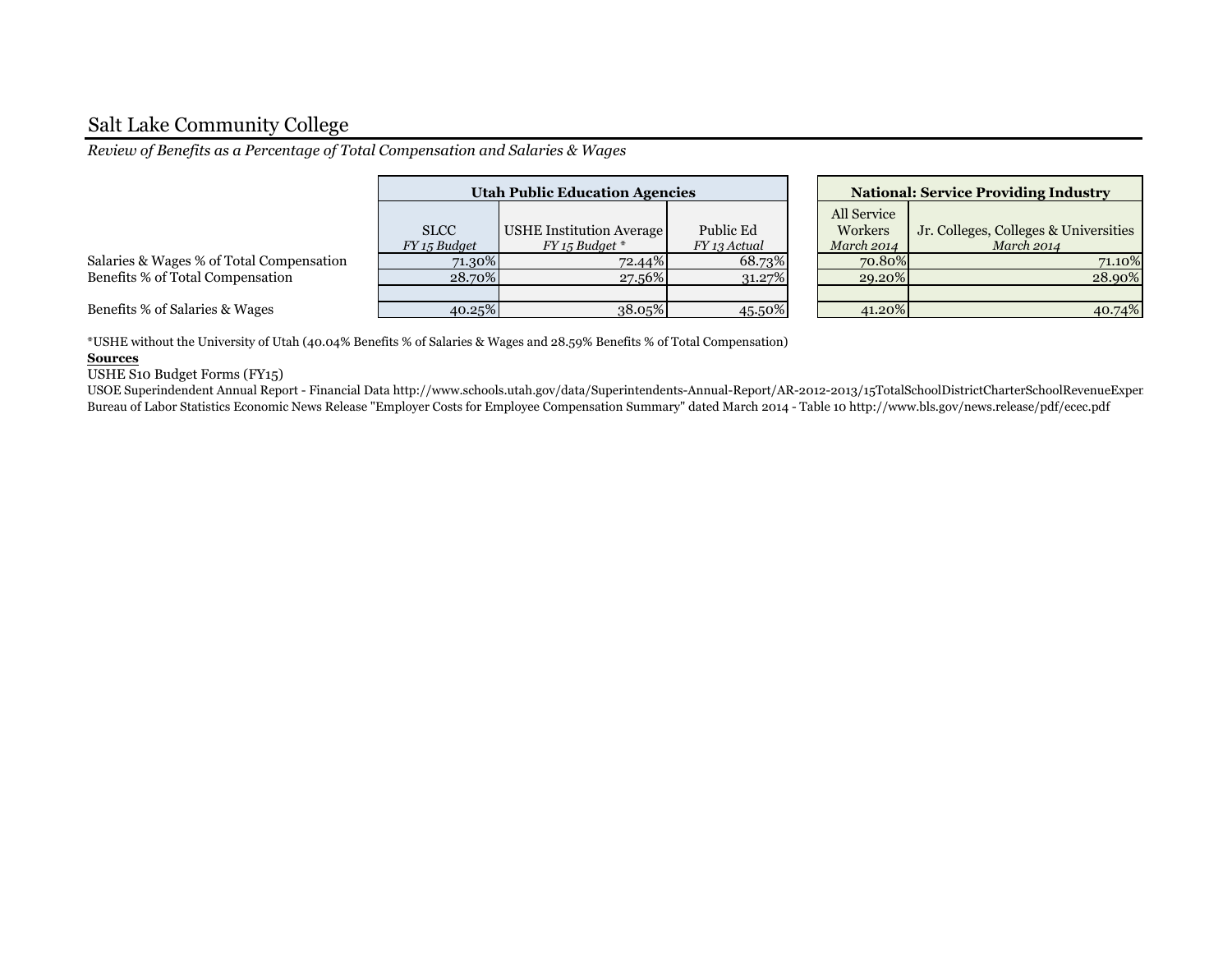#### Salt Lake Community College Board of Trustees August 2014 **2014-15 Appropriated Operating Budget** *Additional Information*

\* The Legislature appropriated funding equivalent to a 1.25% salary increase and 2.2% to support rate increases in health and dental insurance. The Legislature also provided funding to support rate increases for state retirement premiums. As directed by the Board of Regents, the College is using a portion of revenue proceeds from its firsttier tuition increase to provide an additional 2.75% to support performance based (merit) and equity adjustments.

\*The State Board of Regents approved a 4% tuition increase for FY15: (4% first-tier and 0% second-tier resepectively.) General student fees will also increase \$5.25 per semester for full-time students.

\* The Legislature appropriated new ongoing funds to support both Equity (\$15,576,300) and Mission Based Priorities (\$818,200) for FY 2014 in the College's E&G line item. Additionally the Legislature appropriated \$238,000 in ongoing funds from the University of Utah to support the SLCC's general operations and \$97,500 in new tax funds to support Internal Service Rate adjustments.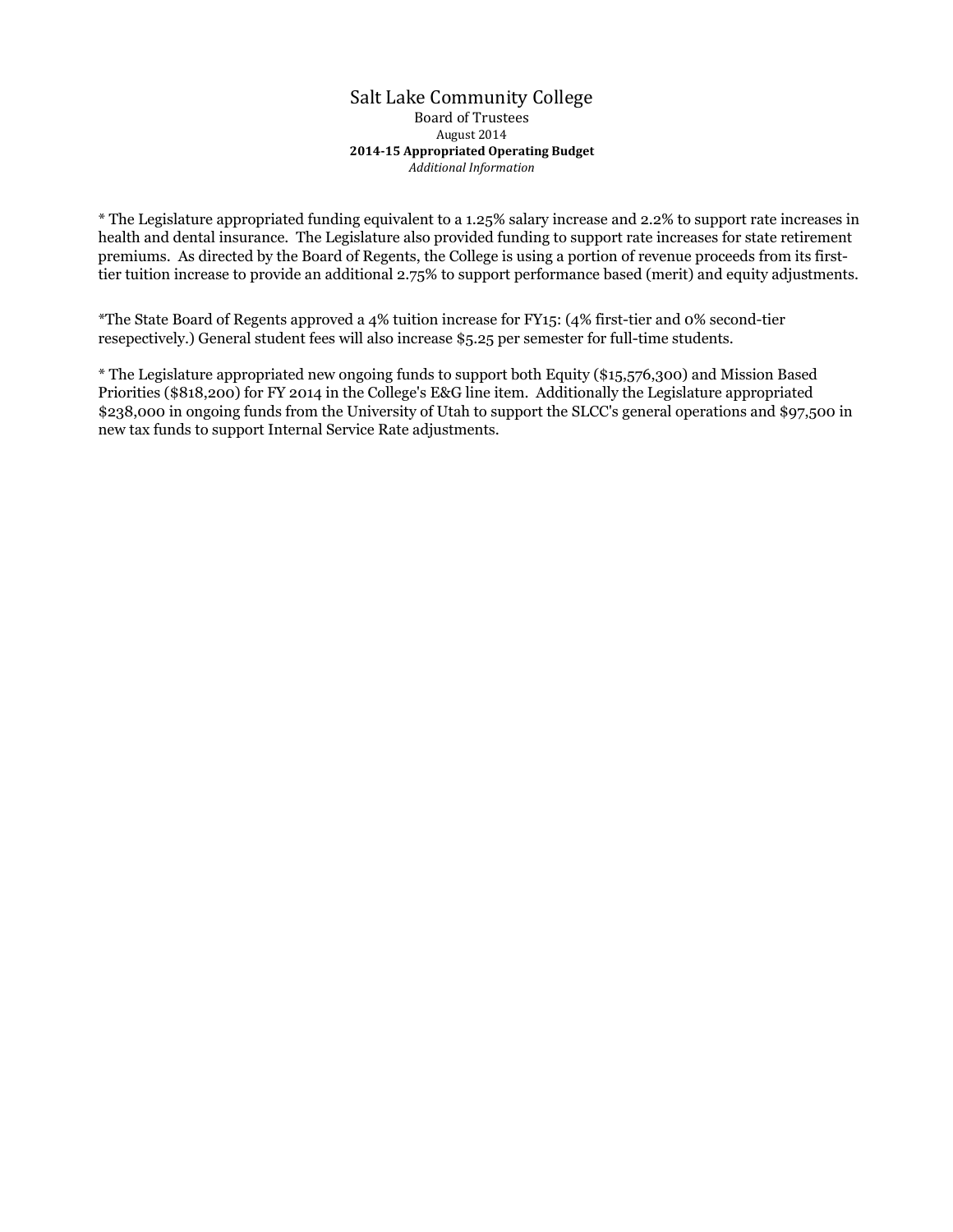*Institutional Investment Income Fund Operating Budget FY 2015 & FY 2014*

|                               |                                                                                        |          | 2013-14<br><b>Approved Budget</b><br>8/14/13 | 2014-15<br><b>Proposed Budget</b><br>8/13/14 |
|-------------------------------|----------------------------------------------------------------------------------------|----------|----------------------------------------------|----------------------------------------------|
| Revenues:                     | Prior Year Carry Forward Revenues<br><b>Interest Earnings</b>                          |          | \$184,300<br>825,000                         | \$71,400<br>920,000                          |
|                               | Unrestricted Gifts and Grants<br><b>Total Revenues</b>                                 |          | 2,000<br>\$1,011,300                         | 2,000<br>\$993,400                           |
|                               |                                                                                        |          |                                              |                                              |
| Expenditures:                 | A. Academic Program Enrichment                                                         |          | \$0                                          | \$0                                          |
| <b>B. Cultural Enrichment</b> | Memberships                                                                            |          | 2,000                                        | 2,000                                        |
|                               | Convocation                                                                            | Subtotal | 15,000<br>17,000                             | 15,000<br>17,000                             |
|                               | C. Scholarships, Fellowships, and Student Aid<br><b>Federal Financial Aid Matching</b> |          | 29,000                                       | 29,000                                       |
|                               | Quasi Endowment Scholarships                                                           |          | 6,000                                        | 6,000                                        |
|                               |                                                                                        | Subtotal | 35,000                                       | 35,000                                       |
|                               | D. Faculty/Staff Development and Recognition<br>Program Development                    |          | 15,000                                       | 15,000                                       |
|                               | Leadership Academy                                                                     |          | 10,000                                       | 10,000                                       |
|                               | Professional Development Day                                                           |          | 7,000                                        | 7,000                                        |
|                               | Employee Recognition/Service Awards<br>Faculty & Staff Development                     |          | 10,000<br>4,000                              | 30,000<br>4,000                              |
|                               | <b>Educational Reimbursement</b>                                                       |          | 50,000                                       | 60,000                                       |
|                               | Divisional Activities and Support                                                      |          | 26,000                                       | 26,000                                       |
|                               | Special Events                                                                         |          | 7,000                                        | 8,000                                        |
|                               | <b>Staff Association Awards</b>                                                        |          | 5,000                                        | 5,000                                        |
|                               |                                                                                        | Subtotal | 134,000                                      | 165,000                                      |
| E. Campus Development         | <b>Community Awareness</b>                                                             |          | 15,000                                       | 15,000                                       |
|                               | Software Maintenance - TouchNet/SCT                                                    |          | 7,300                                        | $\mathbf 0$                                  |
|                               |                                                                                        | Subtotal | 22,300                                       | 15,000                                       |
|                               | F. Seed Money for Program Grants and Contracts<br>Consulting                           |          | 4,000                                        | 4,000                                        |
|                               |                                                                                        | Subtotal | 4,000                                        | 4,000                                        |
|                               | G. Fund Raising and Institutional Development                                          |          |                                              |                                              |
|                               |                                                                                        | Subtotal | $\mathbf{o}$                                 | $\mathbf{O}$                                 |
|                               | H. Equipment Acquisitions                                                              |          |                                              |                                              |
|                               |                                                                                        | Subtotal | $\mathbf 0$                                  | $\mathbf{o}$                                 |
|                               | I. Other E&G Current Operating Support<br>Auditing & Regents Support                   |          | 23,000                                       | 23,000                                       |
|                               | <b>Business Office Staff Support</b>                                                   |          | 130,000                                      | 35,400                                       |
|                               | Food Service Chef Support                                                              |          | o                                            | o                                            |
|                               | LHM Entrepreneur Center O&M                                                            |          | 95,000                                       | 95,000                                       |
|                               | Bank Service/Credit Card Charges                                                       |          | 550,000                                      | 600,000                                      |
|                               | Miscellaneous                                                                          | Subtotal | 1,000<br>799,000                             | 4,000                                        |
|                               |                                                                                        |          |                                              | 757,400                                      |
|                               | J. Transfers to Other Funds<br>Quasi-Endowment Funds-Principal                         |          | o                                            | o                                            |
|                               | Plant Funds                                                                            | Subtotal | $\mathbf{o}$                                 | $\mathbf{o}$                                 |
|                               |                                                                                        |          | $\mathbf 0$                                  | $\mathbf{o}$                                 |
|                               | <b>Total Expenditures</b>                                                              |          | \$1,011,300                                  | \$993,400                                    |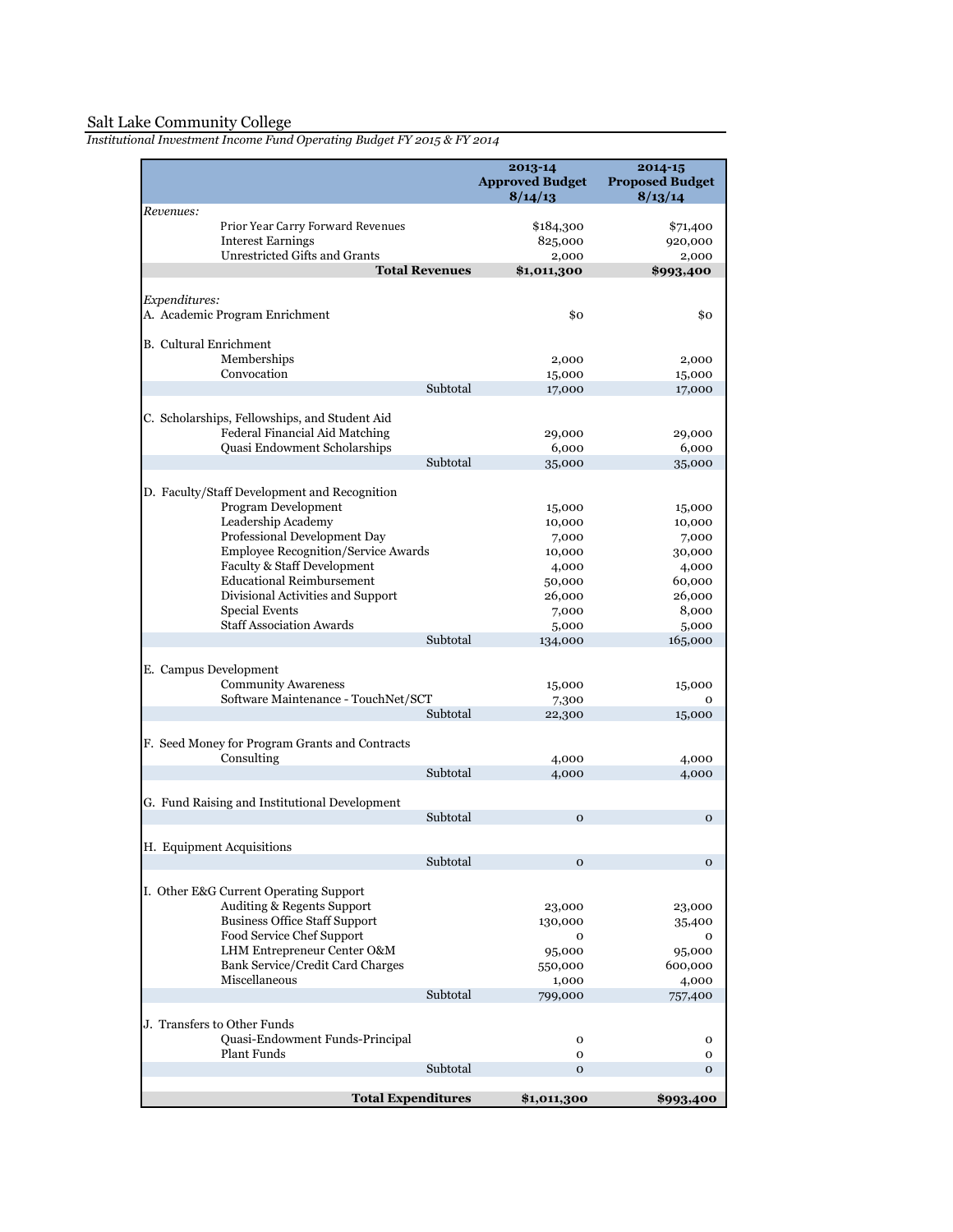*Auxiliaries Operating Budgets FY2015 & FY2014*

|                                            | <b>STUDENT CENTER</b> |             | <b>COLLEGE STORE</b> |             |             | <b>FOOD SERVICE</b> | <b>TOTAL AUXILIARY BUDGET</b> |              |
|--------------------------------------------|-----------------------|-------------|----------------------|-------------|-------------|---------------------|-------------------------------|--------------|
|                                            | FY2013-14             | FY 2014-15  | FY2013-14            | FY 2014-15  | FY2013-14   | FY 2014-15          | FY2013-14                     | FY 2014-15   |
| Revenues:                                  |                       |             |                      |             |             |                     |                               |              |
| <b>Student Fees</b>                        | \$1,226,000           | \$1,193,000 |                      |             |             |                     | \$1,226,000                   | \$1,193,000  |
| Sales & Services                           |                       |             | \$9,033,000          | \$8,500,000 | \$2,552,300 | \$3,037,300         | \$11,585,300                  | \$11,537,300 |
| <b>Other Sources</b>                       | \$883,000             | \$885,000   |                      |             |             |                     | \$883,000                     | \$885,000    |
|                                            |                       |             |                      |             |             |                     |                               |              |
| <b>TOTAL REVENUES:</b>                     | \$2,109,000           | \$2,078,000 | \$9,033,000          | \$8,500,000 | \$2,552,300 | \$3,037,300         | \$13,694,300                  | \$13,615,300 |
|                                            |                       |             |                      |             |             |                     |                               |              |
| Expenditures:<br><b>Salaries</b>           |                       |             |                      |             |             |                     |                               |              |
|                                            | \$449,500             | \$458,000   | \$397,586            | \$417,000   | \$227,385   | \$306,100           | \$1,074,471                   | \$1,181,100  |
| Wages<br><b>Total Salaries &amp; Wages</b> | \$164,000             | \$138,000   | \$500,000            | \$500,000   | \$674,697   | \$712,500           | \$1,338,697                   | \$1,350,500  |
|                                            | \$613,500             | \$596,000   | \$897,586            | \$917,000   | \$902,082   | \$1,018,600         | \$2,413,167                   | \$2,531,600  |
| <b>Employee Benefits</b>                   | \$322,000             | \$320,000   | \$268,456            | \$281,000   | \$166,619   | \$207,400           | \$757,075                     | \$808,400    |
| <b>Total Personnel Services</b>            | \$935,500             | \$916,000   | \$1,166,041          | \$1,198,000 | \$1,068,701 | \$1,226,000         | \$3,170,242                   | \$3,340,000  |
|                                            |                       |             |                      |             |             |                     |                               |              |
| Travel                                     | \$6,000               | \$8,000     | \$18,000             | \$20,000    | \$5,000     | \$5,000             | \$29,000                      | \$33,000     |
| <b>Current Expense</b>                     | \$615,500             | \$597,000   | \$7,818,959          | \$7,257,000 | \$1,470,600 | \$1,786,300         | \$9,905,059                   | \$9,640,300  |
| Utilities                                  | \$223,000             | \$225,000   |                      |             |             |                     | \$223,000                     | \$225,000    |
| Equipment                                  | \$7,000               | \$9,000     | \$30,000             | \$25,000    | \$8,000     | \$20,000            | \$45,000                      | \$54,000     |
| <b>Auxiliary Indirect Cost Allocation</b>  | \$322,000             | \$323,000   |                      |             |             |                     | \$322,000                     | \$323,000    |
| <b>Total Other Expenses</b>                | \$1,173,500           | \$1,162,000 | \$7,866,959          | \$7,302,000 | \$1,483,600 | \$1,811,300         | \$10,524,059                  | \$10,275,300 |
|                                            |                       |             |                      |             |             |                     |                               |              |
| <b>TOTAL EXPENDITURES:</b>                 | \$2,109,000           | \$2,078,000 | \$9,033,000          | \$8,500,000 | \$2,552,301 | \$3,037,300         | \$13,694,301                  | \$13,615,299 |